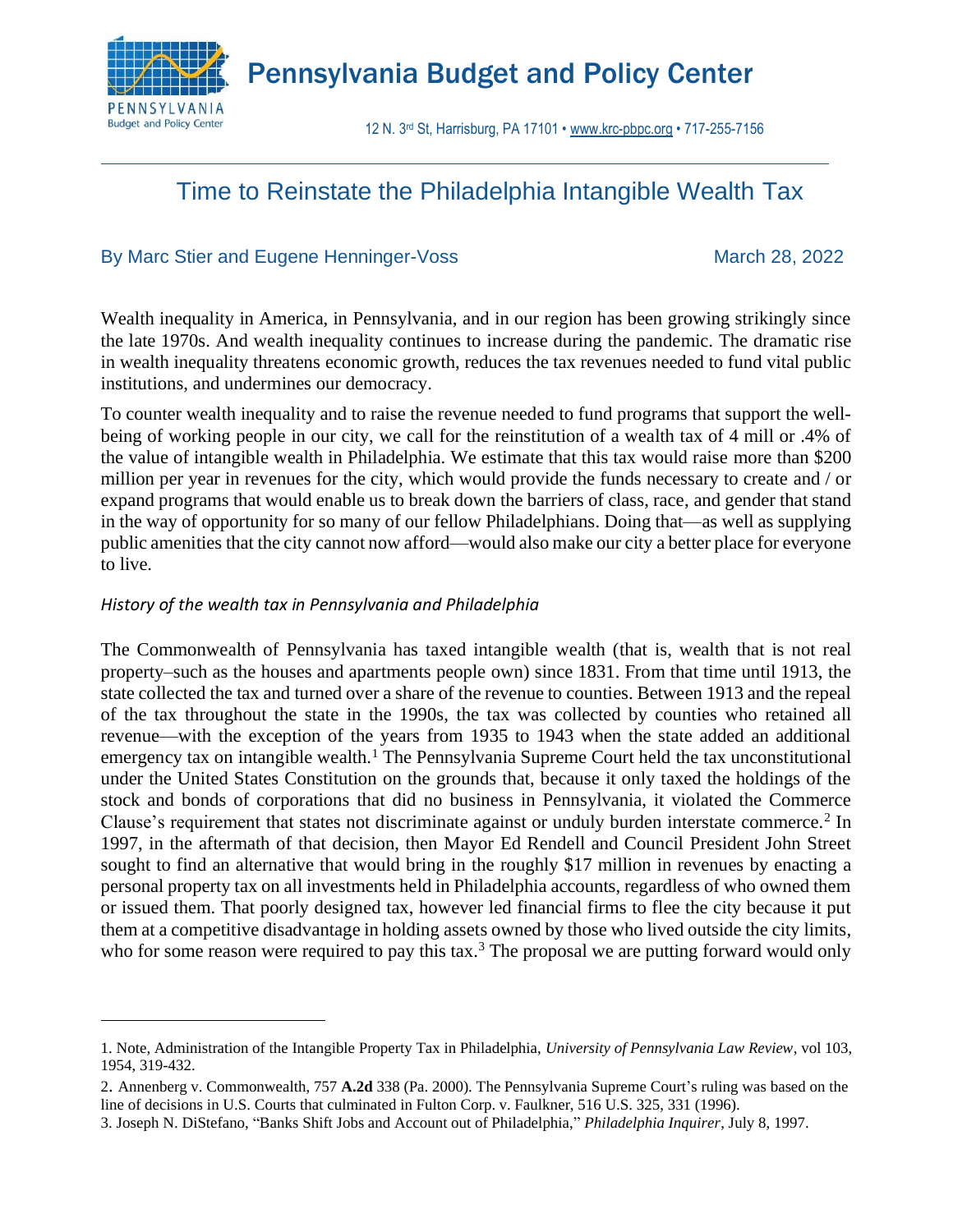#### Page | 2

tax the wealth of Philadelphia residents and thus would create no incentive for financial firms to leave the city.

## *The rationale for an intangible wealth tax*

Despite this episode, the rationale for an intangible wealth tax that led to its creation in Pennsylvania in 1831 remains strong today. Philadelphia, like all county and municipal governments and school districts in the state, already impose wealth taxes. The problem is that existing wealth taxes are only on the value of real property and not at all on the main sources of wealth held by wealthy families. Real property makes up only 32% of all assets held by American households. Real estate accounts for 51% of the assets held by the families in the lowest-income 60% of families, but makes up only 22% of the assets held by the highest-income 10% of families—and no doubt, a substantially lower percentage among the top 1% of all families. Taxing only the wealth that is bound up in real estate holdings, while not taxing the wealth held in financial instruments and the value of businesses, places a far higher tax burden on low- and moderate-income families and a lower tax burden on high-income families.<sup>4</sup>

The rationale for taxing intangible wealth has only grown stronger in the last 50 years as income and wealth inequality have grown to a level not seen in the United States since the Gilded Age. In 2019, the top 10% of families by income held 70% of all financial and non-financial wealth in the United States, up from 62% in 1989. The bottom 60% only held 8% of wealth, down from 13% in 1989.<sup>5</sup> In 2019, the top 1% held 32% of all wealth up from 24% in 1989. 6

Even as Americans have been suffering as a result of the pandemic, the wealth of the richest Americans has been growing ever faster. U.S. billionaires' collective wealth went up by \$1.7 trillion, or 57%, since the [pandemic emergency was proclaimed](https://www.fema.gov/press-release/20210318/covid-19-emergency-declaration) in mid-March 2020. Their total wealth reached \$4.6 trillion by March 2022, up from \$2.95 trillion on March 18, 2020, according to the latest report from Americans for Tax Fairness (ATF) based on Forbes data.<sup>7</sup> The 16 billionaires in Pennsylvania saw their wealth grow by over \$27 billion, or 97.9%, in 24 months.<sup>8</sup>

Taxing some forms of wealth but not others—and excluding the wealth held by those with the greatest wealth, not just in our country at this moment but at any place and time in human history—is deeply unfair. But that unfairness may not be the worst aspect of a tax system that taxes real property wealth but not financial or business wealth. What is worse is that it leaves American governments at all levels—federal, state, and local—with insufficient resources for providing common goods. Without those revenues our communities suffer from dirty air and water and other environmental hazards; a lack of public parks and recreation centers; a dilapidated physical infrastructure that undermines

<sup>4.</sup> Calculations by PBPC based on the Federal Reserve System, Survey of Consumer Finances, 2019, [https://www.federalreserve.gov/econres/scfindex.htm.](https://www.federalreserve.gov/econres/scfindex.htm)

<sup>5.</sup> Calculations by PBPC based on the Federal Reserve System, Survey of Consumer Finances, 2019, [https://www.federalreserve.gov/econres/scfindex.htm.](https://www.federalreserve.gov/econres/scfindex.htm)

<sup>6.</sup> From Statista.com, based on Federal Reserve Bank of St. Louis, data [https://www.statista.com/chart/19635/wealth](https://www.statista.com/chart/19635/wealth-distribution-percentiles-in-the-us/)[distribution-percentiles-in-the-us/.](https://www.statista.com/chart/19635/wealth-distribution-percentiles-in-the-us/)

<sup>7.</sup> Americans for Tax Fairness, Billionaires Data, 3-10-22, [https://docs.google.com/spreadsheets/d/1szqeDvXCYCrOpisNBZiVfYHv1VM3p5y1Hk0ULFDS1YQ/edit#gid=12598](https://docs.google.com/spreadsheets/d/1szqeDvXCYCrOpisNBZiVfYHv1VM3p5y1Hk0ULFDS1YQ/edit#gid=1259834744) [34744](https://docs.google.com/spreadsheets/d/1szqeDvXCYCrOpisNBZiVfYHv1VM3p5y1Hk0ULFDS1YQ/edit#gid=1259834744)

<sup>8.</sup> Americans For Tax Fairness, Billionaires Data, March 18, 2020, [https://docs.google.com/spreadsheets/d/1szqeDvXCYCrOpisNBZiVfYHv1VM3p5y1Hk0ULFDS1YQ/edit#gid=16027](https://docs.google.com/spreadsheets/d/1szqeDvXCYCrOpisNBZiVfYHv1VM3p5y1Hk0ULFDS1YQ/edit#gid=1602730034) [30034.](https://docs.google.com/spreadsheets/d/1szqeDvXCYCrOpisNBZiVfYHv1VM3p5y1Hk0ULFDS1YQ/edit#gid=1602730034)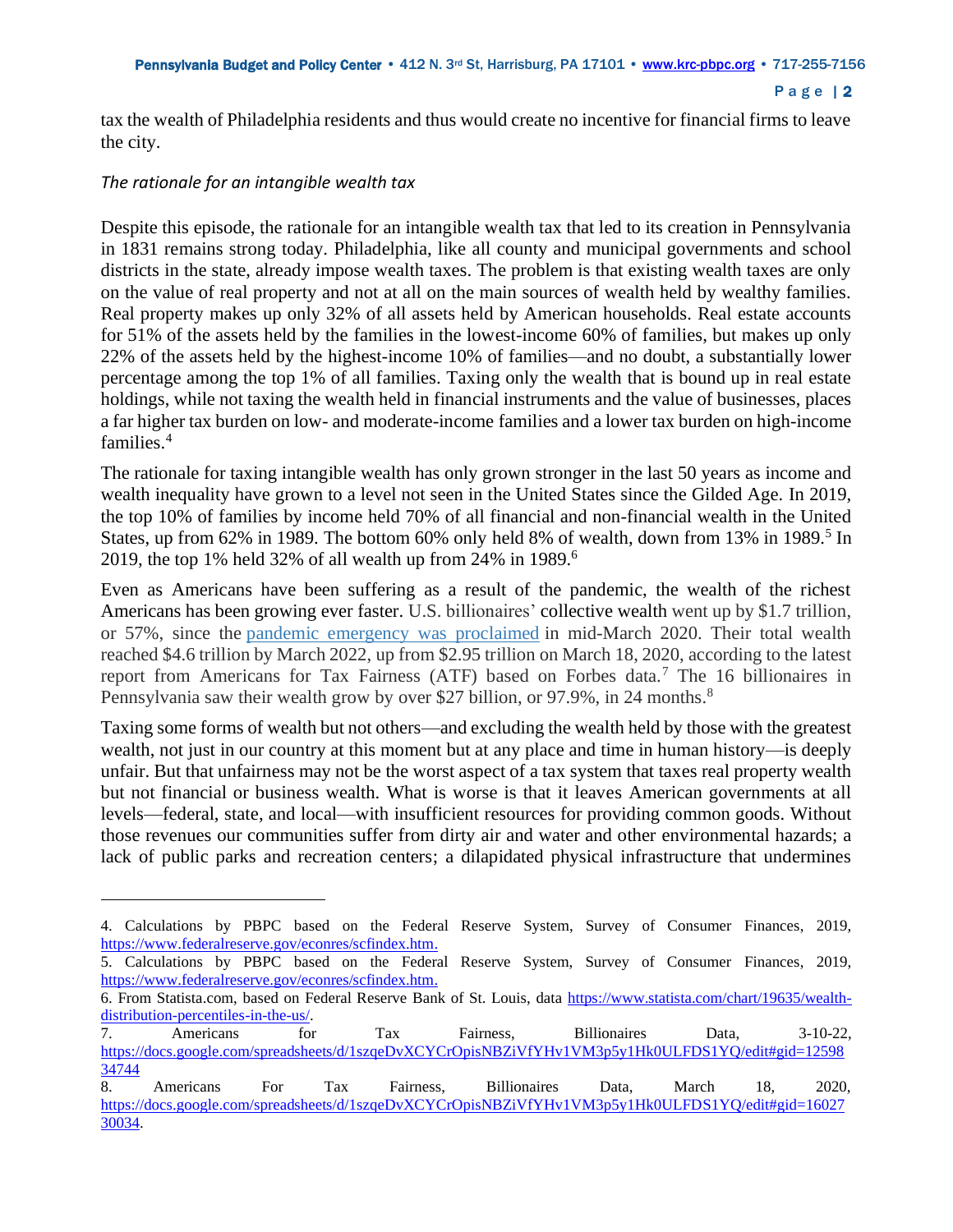#### Page | 3

commerce; workers that lack the education and training they need to do the jobs of the future positions that businesses need filled if they are to grow more productive; and the human services and health care we need so that young people and middle-aged people, wherever they live and whatever they look like, can secure the opportunities due them as Americans, and our seniors can stop working for a living and enjoy the retirement they paid into free of worry.

Philadelphia, despite its riches, remains one of the poorest cities in America and desperately needs new sources of revenue to close the deep chasm between the dynamic economy of one part of the city and the poverty of another—poverty made worse by racial, ethnic, and gender discrimination.

## *A Philadelphia intangible wealth tax*

We propose that the City of Philadelphia institute an intangible wealth tax set at a rate of 4 mill or .004 of the value of all financial and business assets. (In technical terms, these assets include all stocks or shares of incorporated or unincorporated companies, business trusts, mutual funds, notes, bonds, and other obligations for the payment of money, and all comparable financial instruments, whether or not publicly traded.) We would exclude from taxation all transaction accounts such as bank or credit union checking and savings accounts and the stocks, bonds, mutual funds and other financial instruments including in traditional IRAs.

In an ideal world, we would propose a graduated intangible wealth tax with tax rates that rose as the wealth of families increased and that excluded the vast majority of families who have little or no intangible wealth.<sup>9</sup> That is impossible because of the Pennsylvania Constitution's uniformity clause. However, excluding retirement accounts, as well as transaction holdings in bank savings and checking accounts, would ensure that the majority of Philadelphians would not have to file an intangible wealth tax return.

These exclusions are defensible under the uniformity clause on two grounds. First, the distinction between bank accounts and brokerage accounts is a common, everyday distinction in the financial world as is the distinction between retirement accounts and other accounts. Under uniformity clause case law, governments in PA are allowed to tax different categories of wealth and income if those categories are usual and customary.

"The test of uniformity is whether there is a reasonable distinction and difference between the classes of taxpayers sufficient to justify different tax treatment. *So long as the classification imposed is based upon some standard capable of reasonable comprehension*, be that standard based upon ability to produce revenue or some other legitimate distinction, [*the Uniformity Clause is satisfied*].<sup>10</sup>

Second, there are defensible policy rationales for the distinctions we are proposing. Household checking and savings accounts are used by families to manage their funds over time, e.g., to save for a rainy day or major purchases. And retirement accounts receive special treatment under tax law, in

<sup>9</sup> We don't want to rule out entirely the possibility of excluding, say, the first \$500,000 of wealth held by Philadelphia families from the tax. We could try to include that in the legislation with a severability clause that allowed the tax to survive even if the exemption is rule unconstitutional. It's also unclear who would have the economic incentive to bring suit against such an exemption. A similar exemption in the gross receipts tax has never been challenged. We could also include in the legislation a slightly higher tax rate that would take effect if the exemption is ruled unconstitutional, which would dissuade any taxpayer from filing suit against it.

<sup>10.</sup> *Appeal of Borough of Aliquippa*, 175 A.2d 856, 862-63 (Pa. 1961).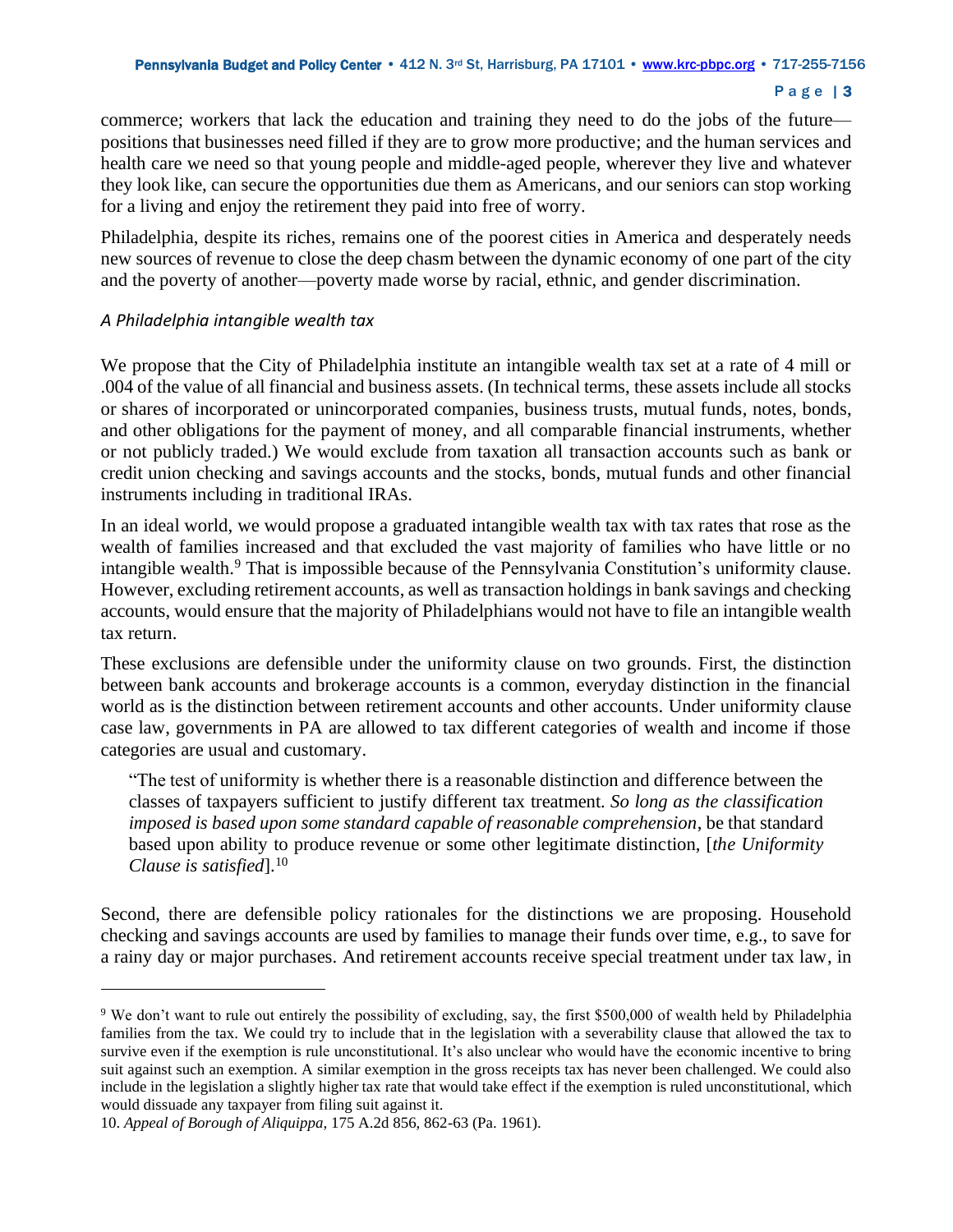```
Page | 4
```
part because they have come to replace traditional pensions and in part to encourage families to save for retirement.

We don't have precise estimates of the share of Philadelphia families that would have to pay an intangible wealth tax. But given the concentration of wealth nationally—which, of course, is found in Philadelphia as well—we think it very unlikely that individuals or families below the top 20% in income (that is with an income of less than \$112,000 a year) are likely to pay any tax at all. (The only exception would be people with low incomes who have substantial inherited wealth.) And given that the top 10% of households hold 70% of all wealth in the U.S. and the top 1% holds 32%, most of the tax would be paid by the richest Pennsylvanians. Our rough guess—based on our analysis of who would pay a tax on income from wealth—is that the top 5% of families by income, with incomes of \$251,000 or more in Pennsylvania, would account for about 70% of the revenues raised by the tax. And about 50% of new revenues would come from the top 1% of households. The threshold for being in the top 1% of families by income is \$592,000 and the average income of the top 1% of families in Pennsylvania is more than \$1.5 million.

# *How much would a wealth tax raise?*

To estimate the revenue that would be raised by a wealth tax we have borrowed the analytical techniques of Emmanuel Saez and Gabriel Zucman. <sup>11</sup> Saez and Zucman use estimates of the economic returns to business activity and various kinds of financial investments to generate estimates of wealth based on Internal Revenue Service data that separately report income from difference sources of wealth. We used their estimates of the capitalization factors for different kinds of income from wealth and two different sources of tax data, from the IRS and Pennsylvania's Department of Revenue, to generate our estimates of the wealth held by Philadelphians.

The two sources of tax data give us similar estimates. While we are still at an early stage of doing this analysis and warn that we expect to refine our approach substantially in the coming months, our preliminary estimate is that, excluding retirements accounts, Philadelphians hold about \$60 to \$70 billion in financial and business wealth. Thus, we estimate that a Philadelphia intangible wealth tax could raise between \$240 and \$280 million a year.

That total, of course, is far higher than the \$17 million that a similar tax brought when it was phased out in 1997. Three things account for the difference. First, the richest Americans have become far wealthier. Second, we expect that it will be far easier for the city to enforce payment of the tax today, compared to 1997. The intangible property tax was often called a "voluntary tax" in the past because the city did not have the capacity to ensure that Philadelphians who owed the tax paid it. However, almost all financial assets are now held in brokerage accounts that report holdings and income to the IRS. The IRS shares them with state and local governments. Thus, with a small investment in additional staff, the city would be able to take advantage of tax information that would make

<sup>11.</sup> Emmanuel Saez and Gabriel Zucman, "Wealth Inequality in the United Since, 1913: Evidence from Capitalized Income Tax Data," Working Paper 20625, National Bureau of Economic Research, [http://www.nber.org/papers/w20625.](http://www.nber.org/papers/w20625) The capitalization factors we use to move from income tax data to our estimates can be found here: [https://gabriel](https://gabriel-zucman.eu/files/PSZ2022AppendixTablesI(Aggreg).xlsx)[zucman.eu/files/PSZ2022AppendixTablesI\(Aggreg\).xlsx.](https://gabriel-zucman.eu/files/PSZ2022AppendixTablesI(Aggreg).xlsx)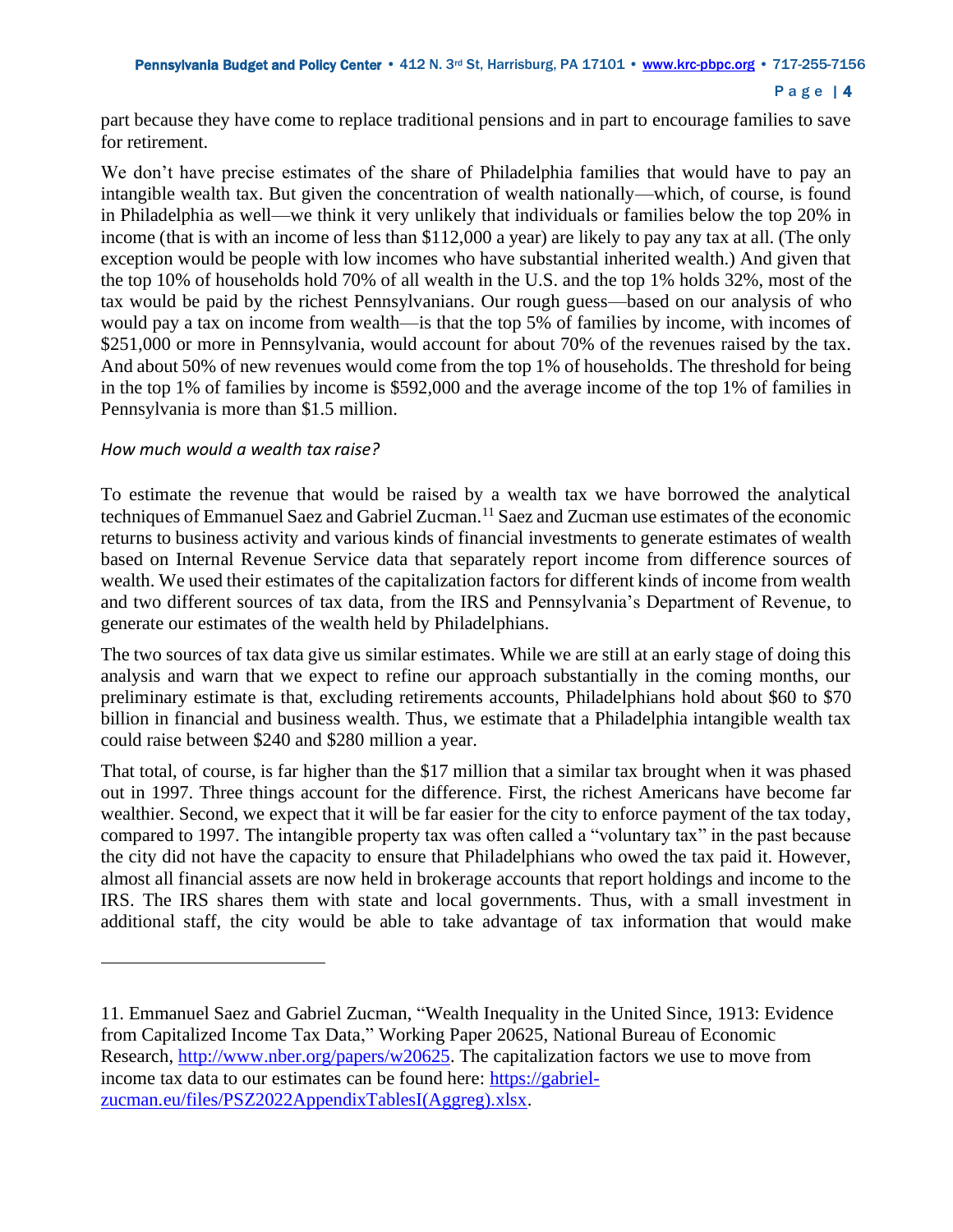#### P a g e | 5

enforcements of the tax relatively straightforward. It may be more difficult to secure accurate valuations value of privately held businesses. But we estimate that the value of publicly held stocks and bonds is roughly \$50 billion, and a minimally aggressive effort on the part of the city to collect the intangible wealth tax on these assets should bring in about \$200 million per year alone. The intangible property tax we propose would not be "voluntary." Third, the tax repealed in 1997 excluded stocks and bonds issued by corporations that had an economic nexus in Philadelphia, which excluded a great deal of wealth. By including this wealth, we avoid the constitutional problems that led to a constitutional challenge to the old tax and we raise far more revenue.

## *Will the wealthy flee Philadelphia if an intangible wealth tax is adopted?*

For 20 years, tax "reformers"— who ritualistically call for deep cuts in business and wage taxes have taken center stage in discussions about economic growth and job creation in Philadelphia. In a forthcoming paper, we will return to that debate, not just with evidence that refutes the claims that tax cuts are either necessary or sufficient to spur job creation, but also with reasons to think that business and wage tax cuts, together with the spending reductions they require would actually make the chasm between much of our population and the dynamic parts of economy even greater. Here, however, we want to turn to the specific question about whether wealthy Philadelphians who will pay the intangible wealth tax are likely to flee our city to escape.

Stop and think for a moment about the tax rate we propose and you'll realize that this scenario is fanciful. A 4-mill tax on \$500,000 in wealth is only \$2,000. Would a family with that level of wealth—beyond retirement accounts—that lives in Center City and is able to walk to art and cultural institutions and events, extraordinary restaurants, and our parks and waterfronts move to the suburbs such as Cherry Hill or Malvern that are a long car or train ride away (and that's even worse during rush hour) to save \$2,000? Would such a family that lives in Chestnut Hill or Mt. Airy, and that is not only a short car or train ride to Center City but within walking distance of the extraordinary beauty of the Wissahickon Park make such a choice? To ask that question is to answer it.

And would a family that has sunk roots into our city—with friends and neighbors and whose children have friends and connections to area schools—abandon those connections to save this small amount of money?

While at higher levels of wealth a 4-mill tax would cost families much more, their ability to pay the tax grows commensurately with their wealth. A \$40,000 tax is a lot of money for most of us, but for a family that has \$10 million in wealth it's not burdensome, nor is a \$400,000 tax for a family with \$100 million in wealth.<sup>12</sup>

It is conceivable that, at much higher tax rates, a wealth tax might be considered when people think of leaving the communities to which they're attached. That is why it makes sense to envision a nationwide wealth tax of 2% or 3% for the richest Americans, or even a wealth tax of 1% for a state.

 $12$  One way to ensure that the temptation to leave Philadelphia is minimized by the institution of a wealth tax is for collar counties surrounding the city–Bucks, Chester, Delaware and Montgomery Counties–to institute the tax as well. A region wide wealth tax dedicated to SEPTA which be an ideal way to generate funds necessary to support current operations as well as to expand the system. (SEPTA could borrow capital funds on the substantial revenue such a region-wide wealth tax would generate.) Investing in public transit is, as we will point out in future work, an important way to generate additional economic growth while also overcoming the barriers standing in the way of Philadelphians working in the suburbs (and vice versa). The existing contributions that Philadelphia and the collar counties make to SEPTA could then be reprogrammed for local purposes.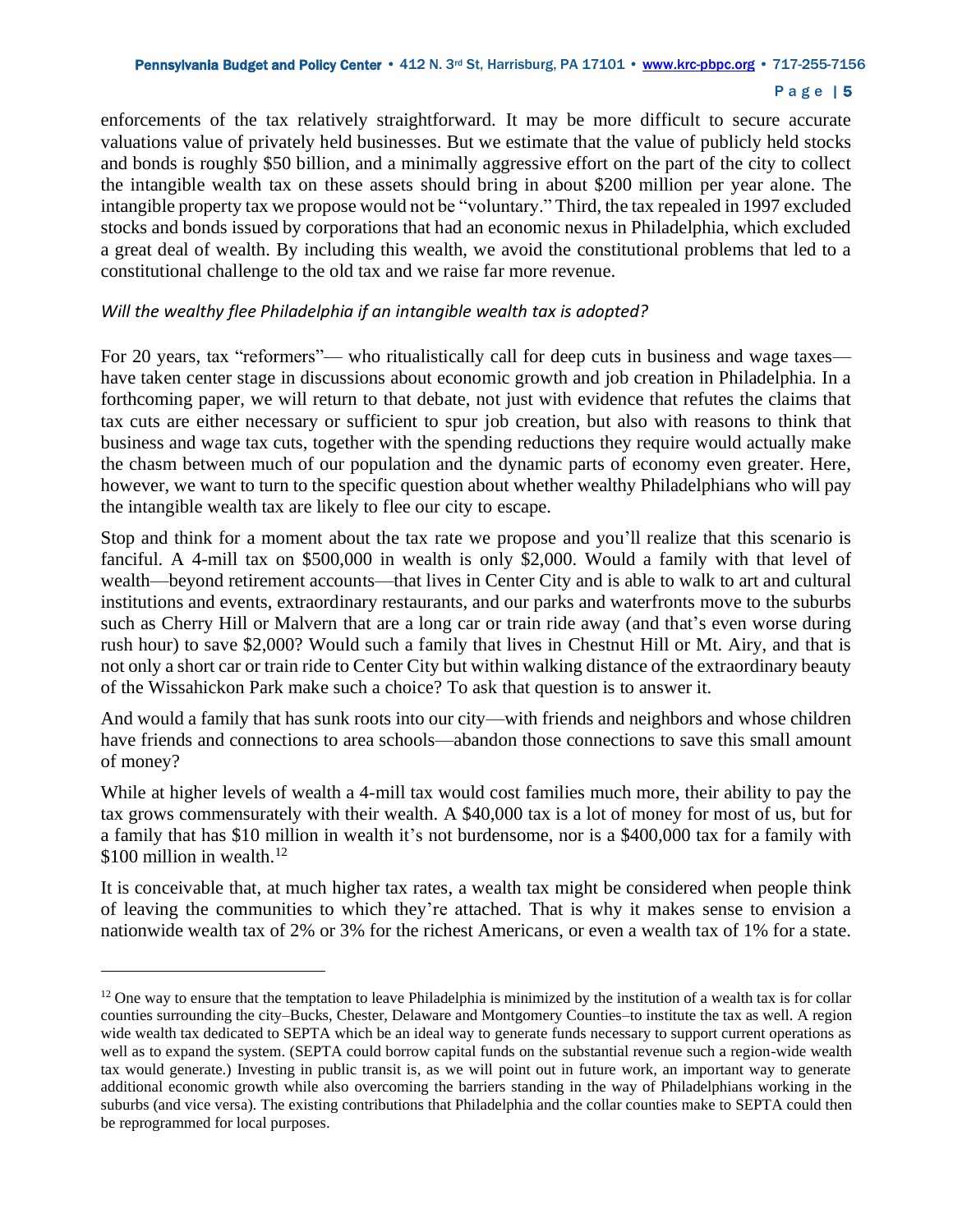But a tax set at a fraction of these rates would not so unduly burdensome as to overcome the deep connections people have to the communities in which they have made their lives.

So far, we've just been talking about lost opportunities to enjoy the arts, food, and recreational events more easily if wealthy people leave Philadelphia to escape a wealth tax. A great deal of recent research also underscores the strong economic ties that link very wealthy people to the communities in which they live and in which, in many cases, they have become wealthy.<sup>13</sup> That research shows that wealthy people rarely move from one community or state to another and that they almost never do so to escape higher taxation. One low-tax state—Florida—is a common destination for the relatively few wealthy people who do move. But because other low-tax states—Louisiana, Texas, Montana, and Alaska are not such destinations, it is clear that the appeal of Florida is mostly its weather and communities of retiring seniors, not its low taxes.

Why don't wealthy people leave their communities or states? Mostly, it appears, because the economic activities that have made them wealthy—and continuously make them wealthier—are place-specific. Economic theory abstracts from the specific relationships—technical, legal, scientific, financial, and commercial—that are critical to the work of the best paid men and women of our time. And when one looks at them abstractly, avoiding taxes might seem to be a motivation to move from one place to another. But high incomes and wealth are not made by abstract economic actors but by real people whose expertise—such as a lawyer's expertise in state law or a businessman's connection to local suppliers and customers—are critical to their work. They are made by scientific and technical workers who work in concert with others with similar skills and knowledge in and outside their own firm.

The whole history of urban economics–the Italian city state of the 16th century; the financial centers of London and New York; the high-technology corridors in Silicon Valley and centered on Route 128 in Massachusetts; the movie and television industries in Hollywood–shows us that economic activity, and the knowledge, skills, and personal connections that make for economic productivity, are placebased. That is why, even as manufacturing spreads out across the globe, the most highly paid financial and technology workers at the center of major corporations have become ever more concentrated in

[https://journals.sagepub.com/doi/abs/10.1177/1091142114537893?journalCode= pfrb;](https://journals.sagepub.com/doi/abs/10.1177/1091142114537893?journalCode=%20pfrb) and Cristobal Young and Charles Varner, "A Reply to 'A Replication of Millionaire Migration and State Taxation of Top Incomes: Evidence from a Natural Experiment,'" 2015, [https://web.stanford.edu/~cy10/public/Reply-Public-](Cristobal%20Young%20et%20al.,%20) Finance-Review-2015.pdf.

<sup>13.</sup> Here are some of the critical sources of this new research: Cristobal Young, "The Myth of Millionaire Tax Flight," Stanford University Press, 2018; Cristobal Young *et al.*, "Millionaire Migration and Taxation of the Elite: Evidence from Administrative Data," *American Sociological Review*, Vol. 81 No. 3, 2016, [https://web.stanford.edu/~cy10/public/Jun16ASRFeature.pdf;](https://web.stanford.edu/~cy10/public/Jun16ASRFeature.pdf) Adam Nagourney, "Two-Tax Rise Tests Wealthy in California," *New York Times*, February 6, 2013, https://www.nytimes.com/2013/02/07/us/millionaires- consider-leaving-california-over-taxes.html; Cristobal Young and Charles Varner, "Millionaire Migration and State Taxation of Top Incomes: Evidence from a Natural Experiment," *National Tax Journal*, June 2011; Roger S. Cohen, Andrew E. Lai, and Charles Steindel, "A Replication of "Millionaire Migration and State Taxation of Top Incomes: Evidence from a Natural Experiment," 2014,